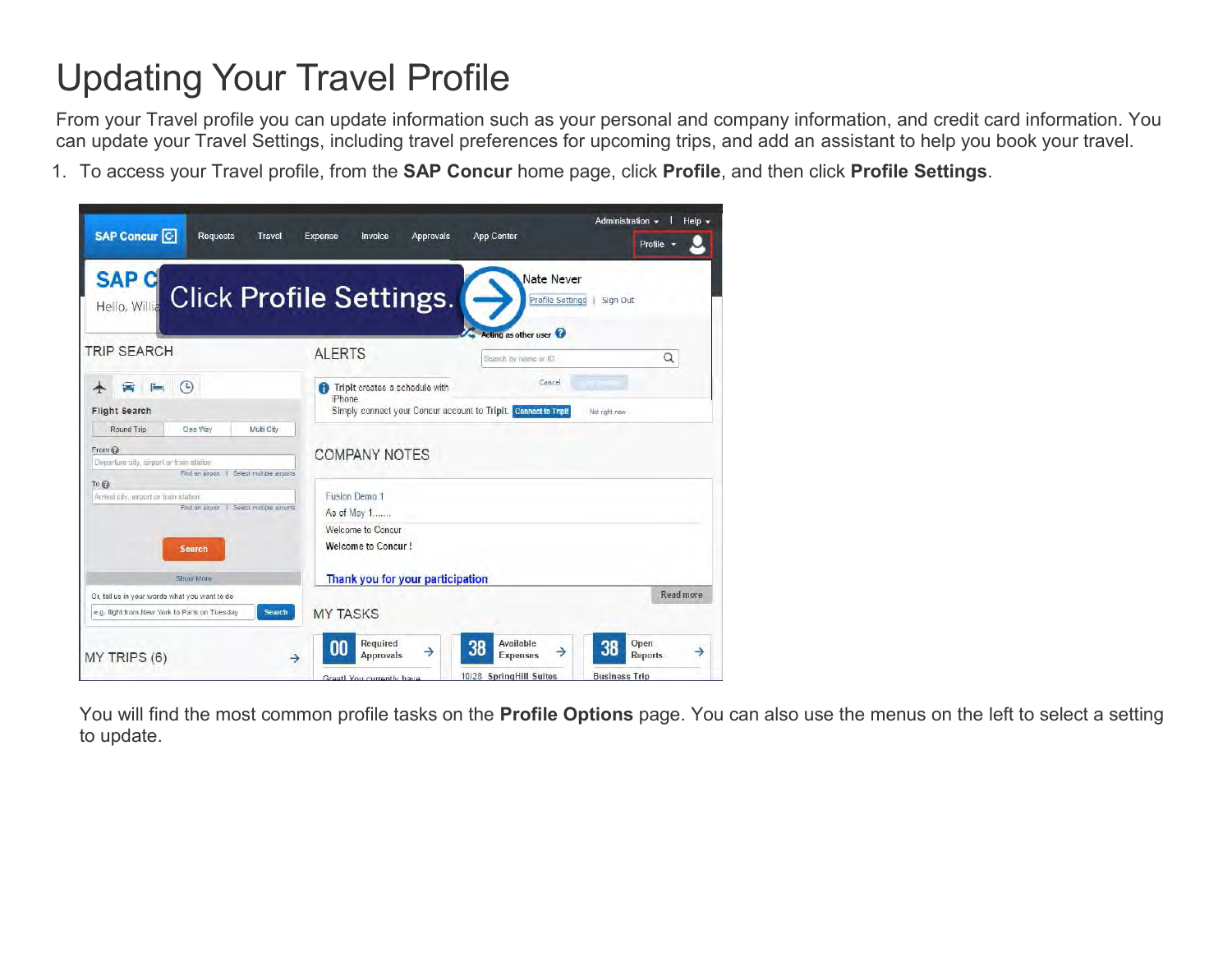|                                                                                                                                                                                                                                                                                                                                                                                                                                                                                                                                                                                                                                                                                                     |                                                                                                                                                                                                                                                                                                                                                                                                                    |                                                                                                                                                                                                                                                                                                                                                                                                                                                                                                                                                          |                                                                                                                                                                                                                                                                                                                                  | Administration $\overline{\phantom{a}}$<br>Help $\sim$                                                                                                                                                                                                                                                                                                                                                                                                                                                                                                            |
|-----------------------------------------------------------------------------------------------------------------------------------------------------------------------------------------------------------------------------------------------------------------------------------------------------------------------------------------------------------------------------------------------------------------------------------------------------------------------------------------------------------------------------------------------------------------------------------------------------------------------------------------------------------------------------------------------------|--------------------------------------------------------------------------------------------------------------------------------------------------------------------------------------------------------------------------------------------------------------------------------------------------------------------------------------------------------------------------------------------------------------------|----------------------------------------------------------------------------------------------------------------------------------------------------------------------------------------------------------------------------------------------------------------------------------------------------------------------------------------------------------------------------------------------------------------------------------------------------------------------------------------------------------------------------------------------------------|----------------------------------------------------------------------------------------------------------------------------------------------------------------------------------------------------------------------------------------------------------------------------------------------------------------------------------|-------------------------------------------------------------------------------------------------------------------------------------------------------------------------------------------------------------------------------------------------------------------------------------------------------------------------------------------------------------------------------------------------------------------------------------------------------------------------------------------------------------------------------------------------------------------|
| SAP Concur <sup>C</sup><br><b>Requests</b>                                                                                                                                                                                                                                                                                                                                                                                                                                                                                                                                                                                                                                                          | <b>Travel</b><br><b>Expense</b>                                                                                                                                                                                                                                                                                                                                                                                    | <b>Invoice</b><br><b>Approvals</b>                                                                                                                                                                                                                                                                                                                                                                                                                                                                                                                       | <b>App Center</b>                                                                                                                                                                                                                                                                                                                | Profile +                                                                                                                                                                                                                                                                                                                                                                                                                                                                                                                                                         |
| Personal Information<br>Profile                                                                                                                                                                                                                                                                                                                                                                                                                                                                                                                                                                                                                                                                     | <b>Change Password</b>                                                                                                                                                                                                                                                                                                                                                                                             | <b>System Settings</b>                                                                                                                                                                                                                                                                                                                                                                                                                                                                                                                                   | <b>Mobile Registration</b>                                                                                                                                                                                                                                                                                                       | <b>Travel Vacation Reassignment</b>                                                                                                                                                                                                                                                                                                                                                                                                                                                                                                                               |
| Your Information<br><b>Personal Information</b><br><b>Company Information</b><br><b>Contact Information</b><br><b>Email Addresses</b><br><b>Emergency Contact</b><br><b>Credit Cards</b><br><b>Travel Settings</b><br><b>Travel Preferences</b><br><b>International Travel</b><br><b>Frequent-Traveler Programs</b><br>Assistants/Arrangers<br><b>Request Settings</b><br><b>Request Information</b><br><b>Request Delegates</b><br><b>Request Preferences</b><br><b>Request Approvers</b><br><b>Favorite Attendees</b><br><b>Expense Settings</b><br><b>Expense Information</b><br><b>Expense Delegates</b><br><b>Expense Preferences</b><br><b>Expense Approvers</b><br><b>Favorite Attendees</b> | <b>Profile Options</b><br><b>Personal Information</b><br>information.<br><b>Company Information</b><br>vour remote location address.<br><b>Credit Card Information</b><br>purchase an item or service.<br><b>E-Receipt Activation</b><br><b>Travel Vacation Reassignment</b><br>backup travel manager.<br><b>Request Preferences</b><br>such as Submit or Print<br><b>Change Password</b><br>Change your password. | Select one of the following to customize your user profile.<br>Your home address and emergency contact<br>Your company name and business address or<br>You can store your credit card information here<br>so you don't have to re-enter it each time you<br>Enable e-receipts to automatically receive<br>electronic receipts from participating vendors.<br>Going to be out of the office? Configure your<br>Select the options that define when you<br>receive email notifications. Prompts are pages<br>that appear when you select a certain action, | <b>System Settings</b><br>workday start/end?<br><b>Contact Information</b><br>arrangements?<br><b>Setup Travel Assistants</b><br>for you.<br><b>Travel Profile Options</b><br>related preferences.<br><b>Expense Delegates</b><br><b>Expense Preferences</b><br>such as Submit or Print.<br><b>Mobile Registration</b><br>device | Which time zone are you in? Do you prefer to<br>use a 12 or 24-hour clock? When does your<br>How can we contact you about your travel<br>You can allow other people within your<br>companies to book trips and enter expenses<br>Carrier, Hotel, Rental Car and other travel-<br>Delegates are employees who are allowed to<br>perform work on behalf of other employees.<br>Select the options that define when you<br>receive email notifications. Prompts are pages<br>that appear when you select a certain action,<br>Set up access to Concur on your mobile |

- 2. Use the following sections to start updating your Travel profile:
	- **Your Information** Review and update your personal information, contact information, and emergency contacts. Verify your Email addresses, and add or update credit cards that are available to use for purchases.
	- **Travel Settings** Add your travel preferences, and frequent-traveler program information. Add assistants or arrangers that can book travel for you.
	- **Other Settings**  Activate E-receipts, configure system settings, change your password, and register your mobile devices
- 3. In this example, you will verify your personal information. Click **Personal Information**.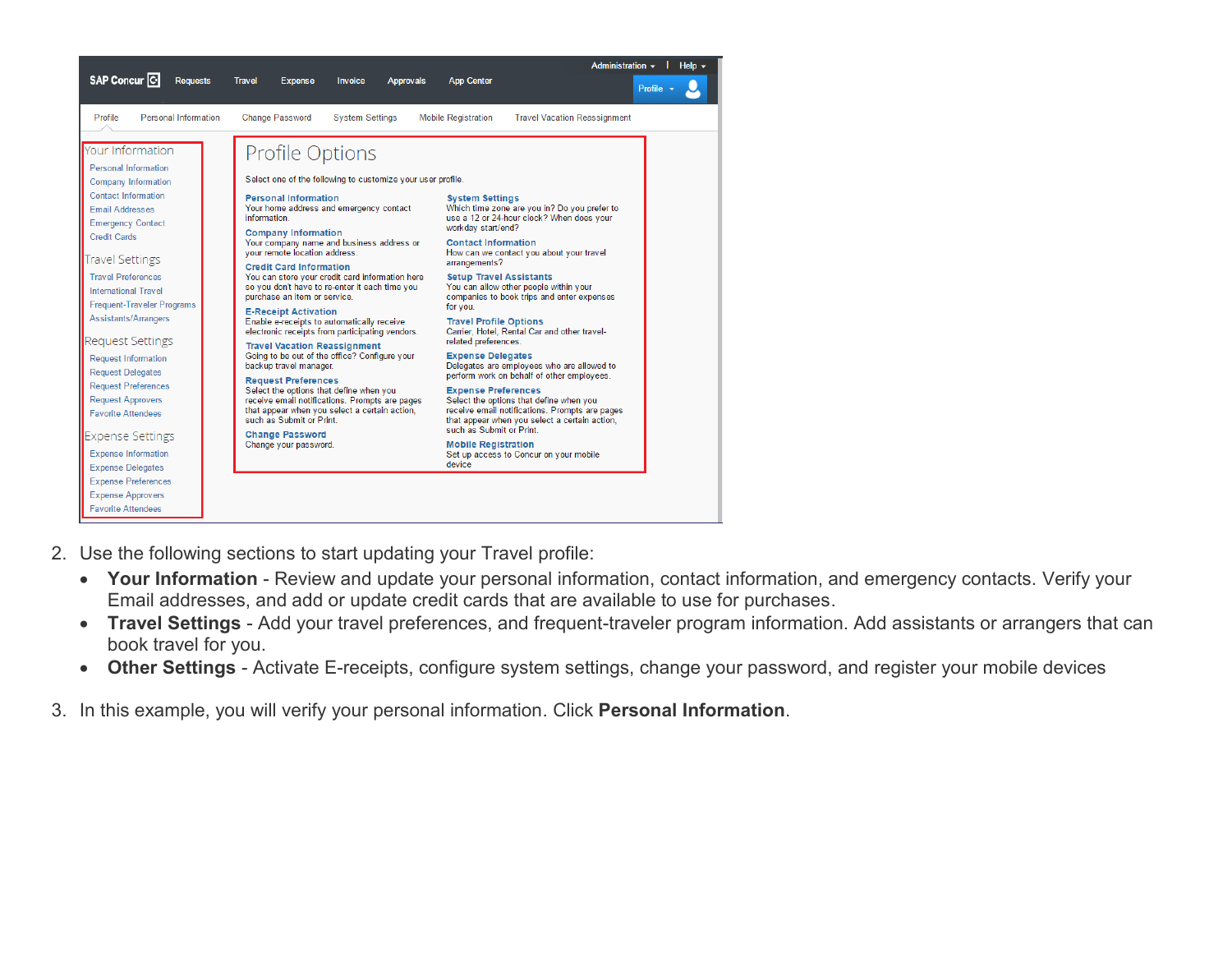

4. In the **My Profile – Personal Information** section, make sure that the first, middle, and last names shown are identical to those on the photo identification that you will be presenting at the airport. If it is incorrect, contact your SAP Concur Site Admin if it needs to be updated.

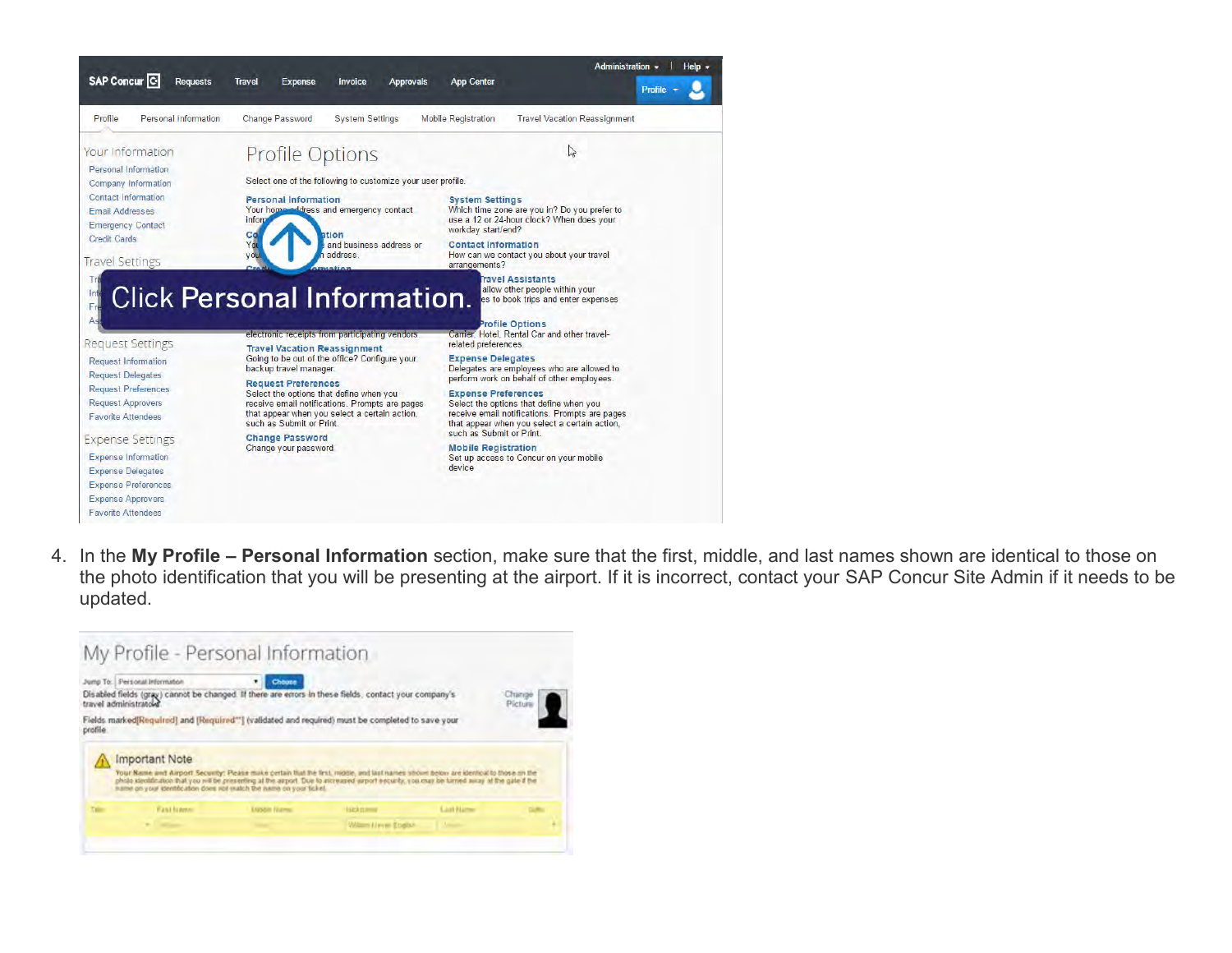5. Scroll down and verify your **Work** and **Home Address**, and your **Contact Information** (required fields are labeled in red).

| <b>Work Address</b>        |                              |                                   |                  | Go to top |
|----------------------------|------------------------------|-----------------------------------|------------------|-----------|
| Company fixene             |                              | Assigned Location                 |                  |           |
| Counting Janviews Derma    |                              | Main Location (Redmond, WA)<br>٠  |                  |           |
| Street                     |                              |                                   |                  |           |
| 15400 NE Union Hill Road   |                              | Address same as assigned location |                  |           |
| City                       |                              | State/Province/Region             |                  |           |
| Retimised                  | WA -                         |                                   |                  |           |
| Póstal Code                | Country.                     |                                   |                  |           |
| 98052                      | United States of America     |                                   | ٠                |           |
| City                       |                              | State/Pounce/Region               |                  |           |
| Postal Code                | Country.                     |                                   |                  |           |
|                            | Unled States of America      |                                   | ۳                |           |
|                            |                              |                                   |                  |           |
|                            |                              | Save                              |                  |           |
| <b>Contact Information</b> |                              |                                   |                  | Go to top |
| Ware Phone Required"       |                              | Nork Extension                    | <b>Visit-Fax</b> |           |
| 1425504507                 |                              |                                   |                  |           |
|                            | 2nd Work Phone/Remote Office | Holts Prova [Required."]          |                  |           |
|                            |                              |                                   |                  |           |
| Pager                      |                              | 1-425.508.4507<br>Other Phone     |                  |           |

6. In the **Email Addresses** section, verify your email addresses. Click **Add an email address** to add any additional email addresses that you will need to use. Complete the **Emergency Contact** fields, as needed.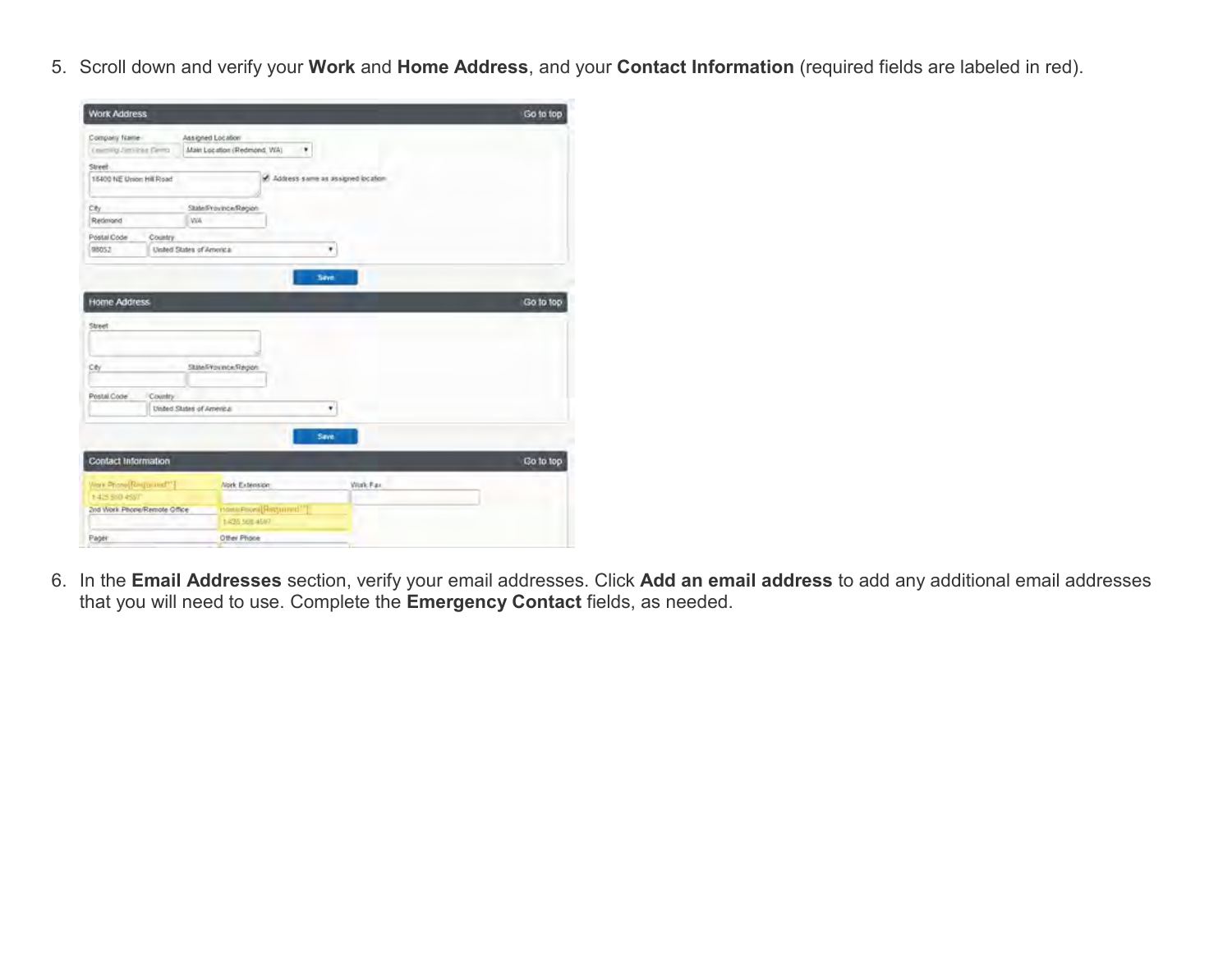| <b>Email Addresses</b>   |                                                                                                                                               |                       |                            |                      | Go to top                            |
|--------------------------|-----------------------------------------------------------------------------------------------------------------------------------------------|-----------------------|----------------------------|----------------------|--------------------------------------|
|                          | Please add at least one email address:                                                                                                        |                       |                            |                      |                                      |
|                          | How do I add an email address?<br>Travel Arrangers / Delegates<br>Why should I verify my email address?<br>Flow do I verify my email address? |                       |                            |                      |                                      |
|                          | Email Additous                                                                                                                                |                       | <b>Melfy</b>               | Crisbel <sup>7</sup> | 1+1 Add an unveil address<br>Actions |
| <b>Dollar</b>            | meg is an middle of them                                                                                                                      | <b>CA Not German</b>  | $\log  T_2 $               | York                 |                                      |
| <b>Emergency Contact</b> |                                                                                                                                               |                       |                            |                      | Go to top                            |
| Name                     |                                                                                                                                               |                       | Relationship<br>Other<br>۰ |                      |                                      |
| Street<br>$-111$         |                                                                                                                                               |                       | C Address same as employee |                      |                                      |
|                          |                                                                                                                                               | v                     |                            |                      |                                      |
| Civ                      |                                                                                                                                               | State/Province/Region | Postal Code                |                      |                                      |

7. Continue scrolling down to the **Travel Preferences** section. Select your discount travel rates/fare classes, and specify your **Air**, **Hotel**, and **Car Rental Preferences.** Under **Frequent-Traveler Program**, click **Add a Program** to add your frequent flyer programs.

| <b>Travel Preferences</b>                                                                                                                                                                                                                         | Go to top         |
|---------------------------------------------------------------------------------------------------------------------------------------------------------------------------------------------------------------------------------------------------|-------------------|
| Eligible for the Tollowing discount travel rates fare classes                                                                                                                                                                                     |                   |
| AAACAA Qovemment Mittey SengriAAPP                                                                                                                                                                                                                |                   |
| Air Travel Preferences @                                                                                                                                                                                                                          |                   |
| Seat.<br>Seat Section<br>Special Meiric<br>Ticket Delivery                                                                                                                                                                                        |                   |
| Don't Case * Don't Care * Requier Meal<br>· E-tokel west pointile *                                                                                                                                                                               |                   |
| Other Air Travel Preferences<br>Preferred Departure Airport (C)                                                                                                                                                                                   |                   |
| <b>Medical Aires</b>                                                                                                                                                                                                                              |                   |
| Hotel Preferences                                                                                                                                                                                                                                 |                   |
| Message to Hoald Ventich (6).<br>Room Type Smoking Preference<br>Doct Care . Non-smoking . Foam plines . Rolloway bed  Crib<br>I prefer hotel that has:<br>a pyrs is a pool a restaurant poon amount Early Check-in<br><b>Accessibility Needs</b> |                   |
| A Wheelchill access  Bird accessible                                                                                                                                                                                                              |                   |
| Car Rental Preferences                                                                                                                                                                                                                            |                   |
| Car Type Sincking Preference Car Transmission                                                                                                                                                                                                     |                   |
|                                                                                                                                                                                                                                                   |                   |
| Mensage to Car Rental Vendor (C)                                                                                                                                                                                                                  |                   |
|                                                                                                                                                                                                                                                   |                   |
| Frequent-Traveler Programs                                                                                                                                                                                                                        |                   |
| Your Frequent Traveler, Driver, and Hotel Guest Programs.                                                                                                                                                                                         | TO Aint a Fregram |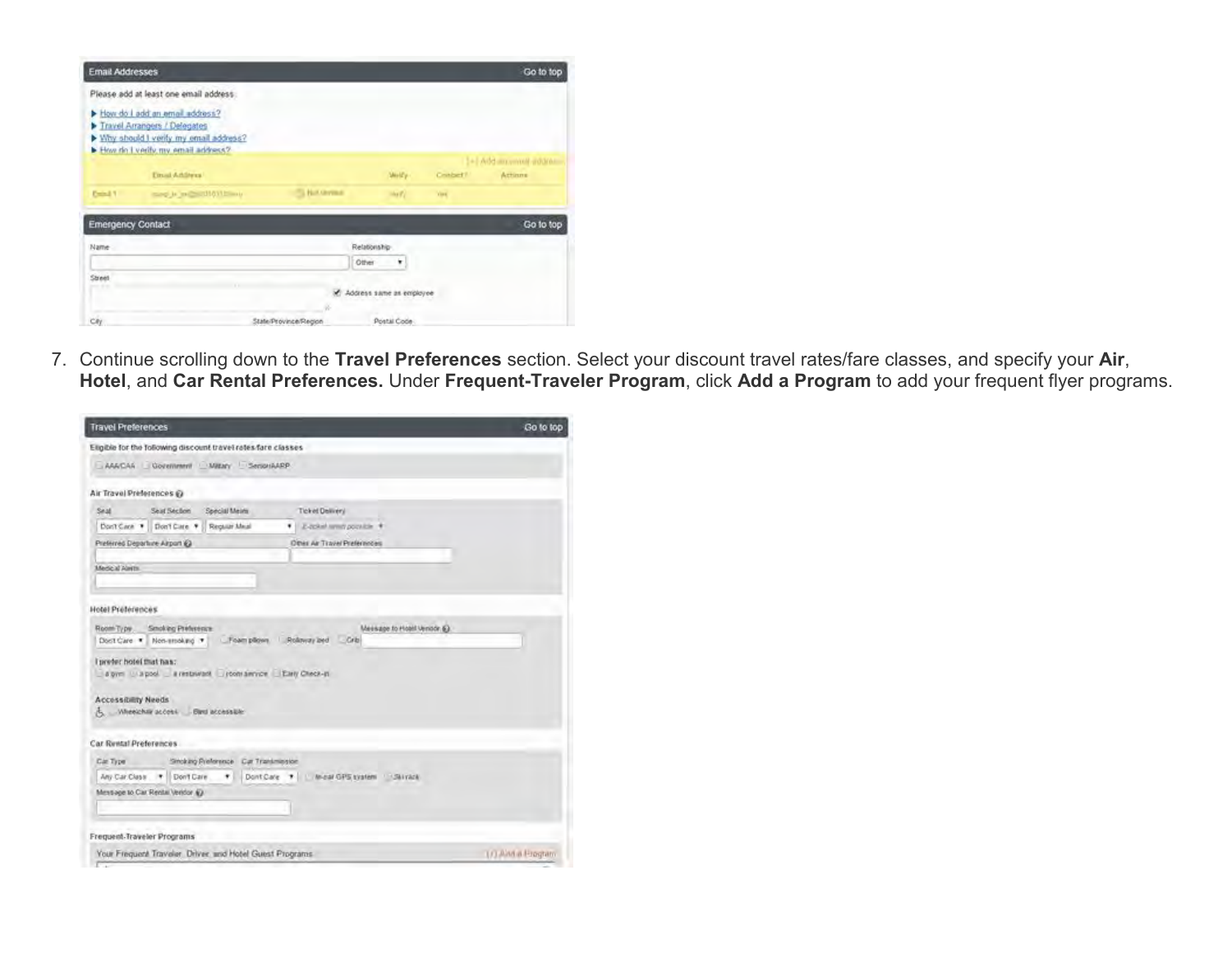8. In the **TSA Secure Flight** section, verify the required **Gender** and **Date of Birth** fields. Complete the **DHS RedressNo.** and **TSA Precheck Known Traveler Number** fields, as needed.



9. In the **International Travel Passports and Visas** section, add your passport or international visa information. Adding your information in the section can make international travel a little easier.

| International Travel: Passports and Visas                                                                                                                                                        | Go to top          |
|--------------------------------------------------------------------------------------------------------------------------------------------------------------------------------------------------|--------------------|
| Adding your passport information to your profile will allow us to include it in your reservations. Having this information in your<br>reservation can make international travel a little easier. |                    |
| Passports                                                                                                                                                                                        | (A) Add a Passment |
| U. Labroothave a peasport                                                                                                                                                                        |                    |
| International Visas                                                                                                                                                                              | <b>DEADLE VILL</b> |
| Save                                                                                                                                                                                             |                    |

10.In the **Assistants and Travel Arrangers** section, click **Add an Assistant** to assign someone to book travel for you, or to assign them as your primary assistant for travel.

You can search for and select the individual(s) within your organization that you would like to give permission to perform travel functions for you. Note that an assistant must be an existing Travel user. You cannot designate primary assistants for travel to Individuals or Groups without a work phone number in their profile.



11.From the **Credit Cards** section, click **Add a Credit Card** to add or update your credit card information that you use to book travel.